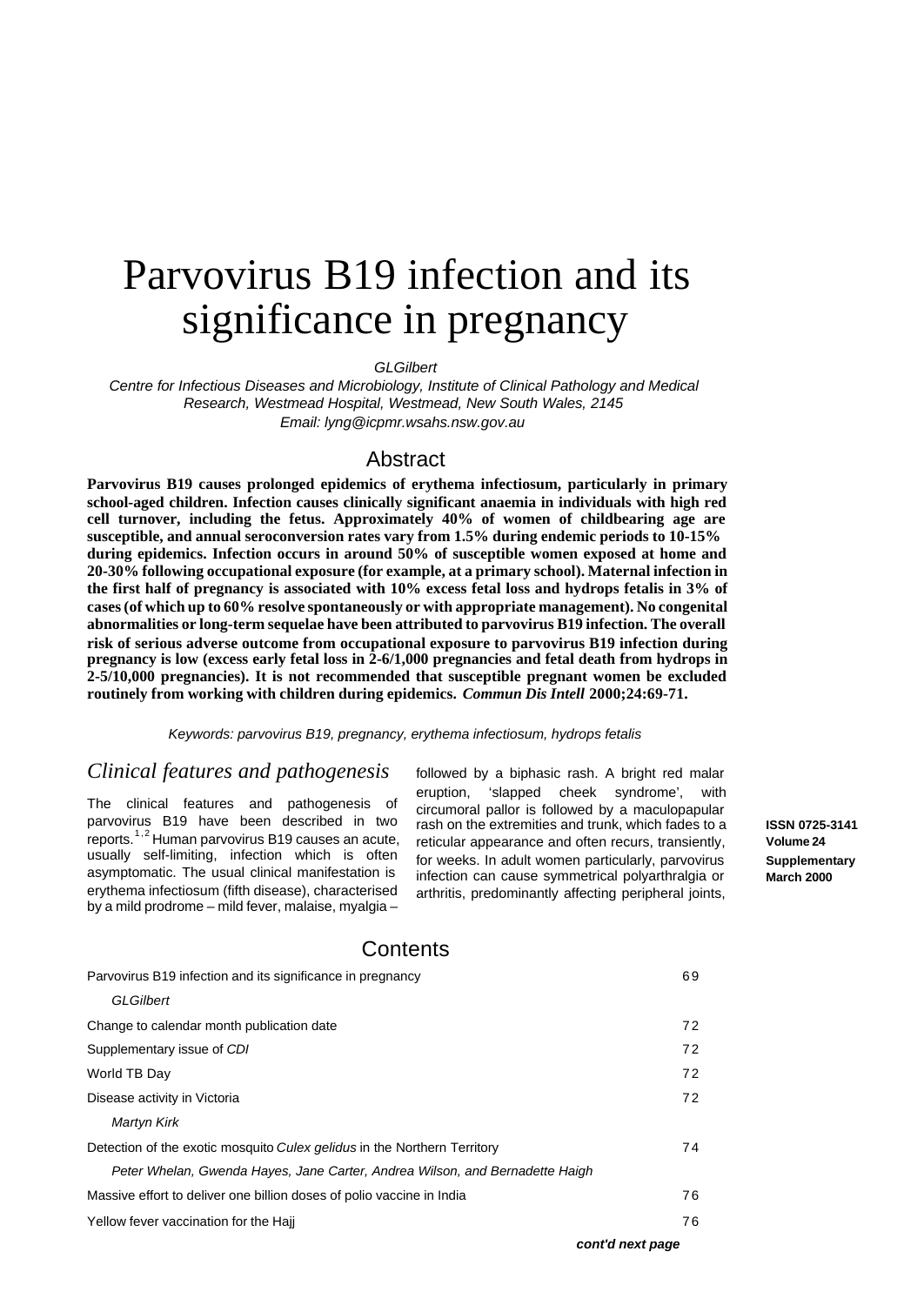which usually lasts 1-3 weeks or occasionally longer.

The virus primarily infects erythroid precursors and causes haemolytic anaemia, which is subclinical and spontaneously reversible in otherwise normal people. In individuals with high red cell turnover, as in sickle cell anaemia, parvovirus infection can cause acute aplastic crisis, which can be life threatening but is ultimately self-limiting. In people who are immunocompromised, parvovirus infection can cause chronic infection and red cell aplasia or pancytopenia. Fetal infection is usually benign and self-limiting but, in a small proportion, causes severe anaemia and hydrops fetalis, usually in the second trimester.

#### **Epidemiology**

The spread of parvovirus B19 is by the respiratory route and usually occurs immediately before the onset of rash. The incubation period is from one to three weeks. Epidemics of erythema infectiosum occur over extended periods. Limited evidence suggests that approximately two-yearly epidemic periods alternate with endemic periods of similar length.<sup>3</sup> Young children are most commonly involved, but 30-50% of adults are susceptible. The only local data are from a recent study in Victoria, which demonstrated a two-yearly endemic/epidemic periodicity. The highest rates of infection were in children aged 5-9 years and 60% of women of child-bearing age (20-39 years) were immune (Heath Kelly, personal communication). Annual seroconversion rates among women of childbearing age vary from about 1.5% during endemic periods, to about 10 times higher during epidemics.<sup>4</sup>

The risk of infection generally depends on the degree of exposure to children. It is highest (at least 50%) in susceptible women with an infected child at home. Generally, primary school teachers and child-care workers are at somewhat greater risk of infection (10-30%) than the general population (10-15%) during epidemics, depending on the ages, number of children and degree of contact.<sup>4</sup> Nosocomial transmission of parvovirus from chronically infected, immunocompromised patients or those with acute aplastic crisis to health care workers can occur, but the risk is apparently low and difficult to distinguish from community spread.<sup>8,9</sup>

#### **Potential consequences of parvovirus B19 infection during pregnancy**

Asymptomatic fetal infection occurs in up to 50% of cases following proven maternal infection in pregnancy.<sup>10</sup> The small risk of fetal damage is virtually confined to the first half of pregnancy. There is an excess early fetal loss, following maternal infection in the first 20 weeks, of about 15% compared with a background rate of 5%; that is, the excess is about 10%.<sup>11</sup> Approximately 3% of maternal infections between 9 and 20 weeks are complicated by hydrops fetalis,

due to severe anaemia and cardiac failure. When it occurs, hydrops presents, on average, around 5 weeks (range 2-17) after maternal infection.<sup>11,12</sup> Chronic congenital anaemia, following intrauterine transfusion for hydrops fetalis, has been reported.<sup>1</sup> No specific developmental abnormalities or increase in their incidence, and no long-term sequelae in otherwise normal infants, have been attributable to maternal parvovirus infection.<sup>11,13</sup> The risks of occupational exposure of a pregnant woman, to parvovirus B19 infection during an epidemic, are summarised in Figure 1.

#### **Diagnosis of parvovirus infection**

Pregnant women who have been exposed to parvovirus infection (erythema infectiosum/fifth disease) should be offered serological testing for parvovirus-specific IgG to determine their susceptibility.

The diagnosis of parvovirus infection is usually made, serologically, by demonstration of IgG seroconversion and/or the presence of parvovirus IgM. IgM is usually detectable within 1-3 weeks of exposure and lasts for 2-3 months. Various serological methods are available, of which enzyme immunoassay and immunofluorescence are most commonly used. The sensitivities of IgM assays vary; they are highest in adults with typical acute parvovirus infection and arthropathy but lower in children. They are generally highly specific (specificity at least 95%) in asymptomatic controls but false positive results can occur (specificity 70-85%) in patients with other acute infections, including rubella.<sup>14</sup>

#### **Management of proven maternal parvovirus infection in pregnant women**

No intervention is available to prevent fetal infection or damage. Because of the low risk of fetal damage neither termination of pregnancy nor amniocentesis for diagnosis of asymptomatic intrauterine fetal infection is recommended. Repeated ultrasound examination by an experienced specialist to detect hydrops is recommended.<sup>12,15</sup> If hydrops is detected, further assessment is indicated to determine the need for treatment (intrauterine transfusion).

#### **The role of parvovirus infection in hydrops fetalis**

Parvovirus is implicated in 5-15% of cases of non-immune hydrops fetalis. Investigations for possible previous maternal parvovirus infection include maternal history of viral illness or contact, serological testing for maternal parvovirus IgG seroconversion and IgM (the latter is often negative by the time hydrops develops). The diagnosis of intrauterine parvovirus infection can be confirmed by amniocentesis and polymerase chain reaction for parvovirus DNA, if indicated.

.<br>Serum collected at the time of presentation should be tested for IgG in parallel with stored serum collected for antenatal screening (if available; laboratories<br>generally store serum from pregnant women for at least 12 m

# Contents, *continued*

| Polio free 2000                               | 76 |
|-----------------------------------------------|----|
| Further changes to presentation of NNDSS data | 77 |
| Communicable Diseases Surveillance            | 77 |
| <b>Bulletin Board</b>                         | 87 |
| Overseas briefs                               | 88 |
|                                               |    |